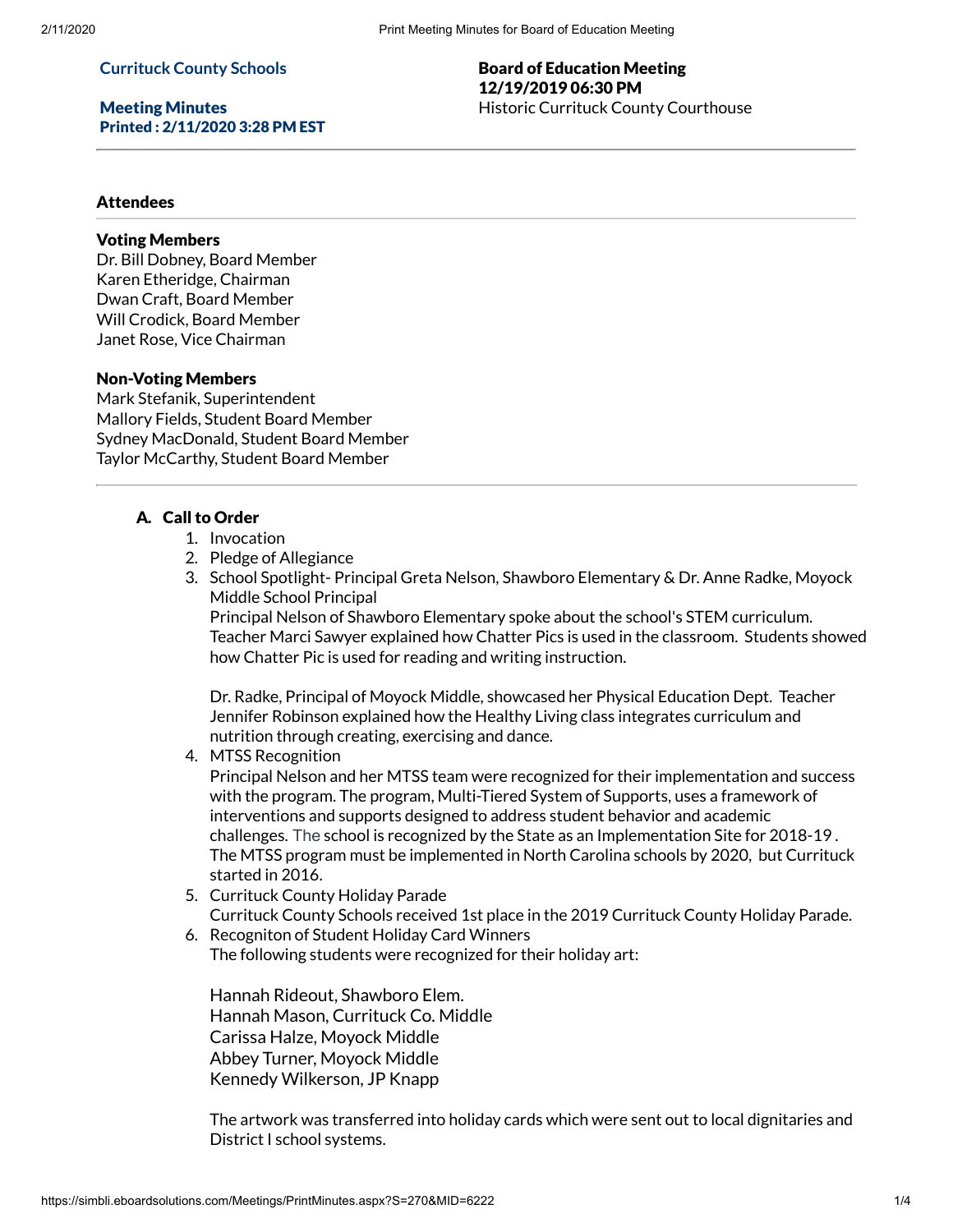### B. Closed Session for Reasons 1 of G.S. 143-318.11

Motion made by: Karen Etheridge Motion seconded by: Janet Rose Voting: Unanimously Approved

1. Returned from Closed Session Motion made by: Karen Etheridge Motion seconded by: Dwan Craft Voting: Unanimously Approved

## C. Election of Officers

Chairman Etheridge turned the meeting over to Superintendent Stefanik for the nomination of Board Chairman.

1. Chairman

Superintendent Stefanik ask for a nomination for Chairman. Janet Rose nominated Karen Etheridge. The nomination was seconded by Dwan Craft.

Motion made by: Janet Rose

Motion seconded by: Dwan Craft

Voting:

Unanimously Approved

2. Vice-Chairman

Chairman Etheridge asked for a nomination for Vice Chairman. Will Crodick nominated Dwan Craft. The nomination did not require a second. Motion made by: Will Crodick Voting:

Unanimously Approved

## D. Approval to Amend Agenda (Action)

Approval to Amend Agenda to included:

H. 2nd Reading of 2019 Policy Updates

- I. School Technology Resolution
- J. Green House Update

Consent Agenda: #8. Formalizing Boundary for SES and MES

Motion made by: Dwan Craft Motion seconded by: Karen Etheridge Voting: Unanimously Approved

## E. Public Comment Session

Renee Dowdy, Assistant Superintendent, informed the Board that the district had applied for and again received the School Safety Grants . The grants come with restrictions this year and only allow funding for School Resources Officers. Last year funds could be used for social workers and support staff. This year's grant money will be used for safety equipment and training. Enhancements will be made to school security cameras and the District will be working along with the NC Resiliency and Learning Project to provide training for staff.

## F. Student Board Member Report

Student BOE Members reported on events, holiday programs and student competitions.

### G. Authorization for Superintendent to Adopt & Implement Child Sexual Abuse & Sex Trafficking Training Program (Action)

Superintendent Stefanik explained to the Board that a late mini-bill from the State has been put into place to help enhance child safety. The bill requires school districts to develop a training team and adopt a training program to address child safety by January 1, 2020. Even though DPI has not yet endorsed a training program, it was recommended by the district's attorney that administration should move forward on the process. Although not required until August 2020, the district held it's first meeting last week which included Administrators and Counselors. Motion made by: Janet Rose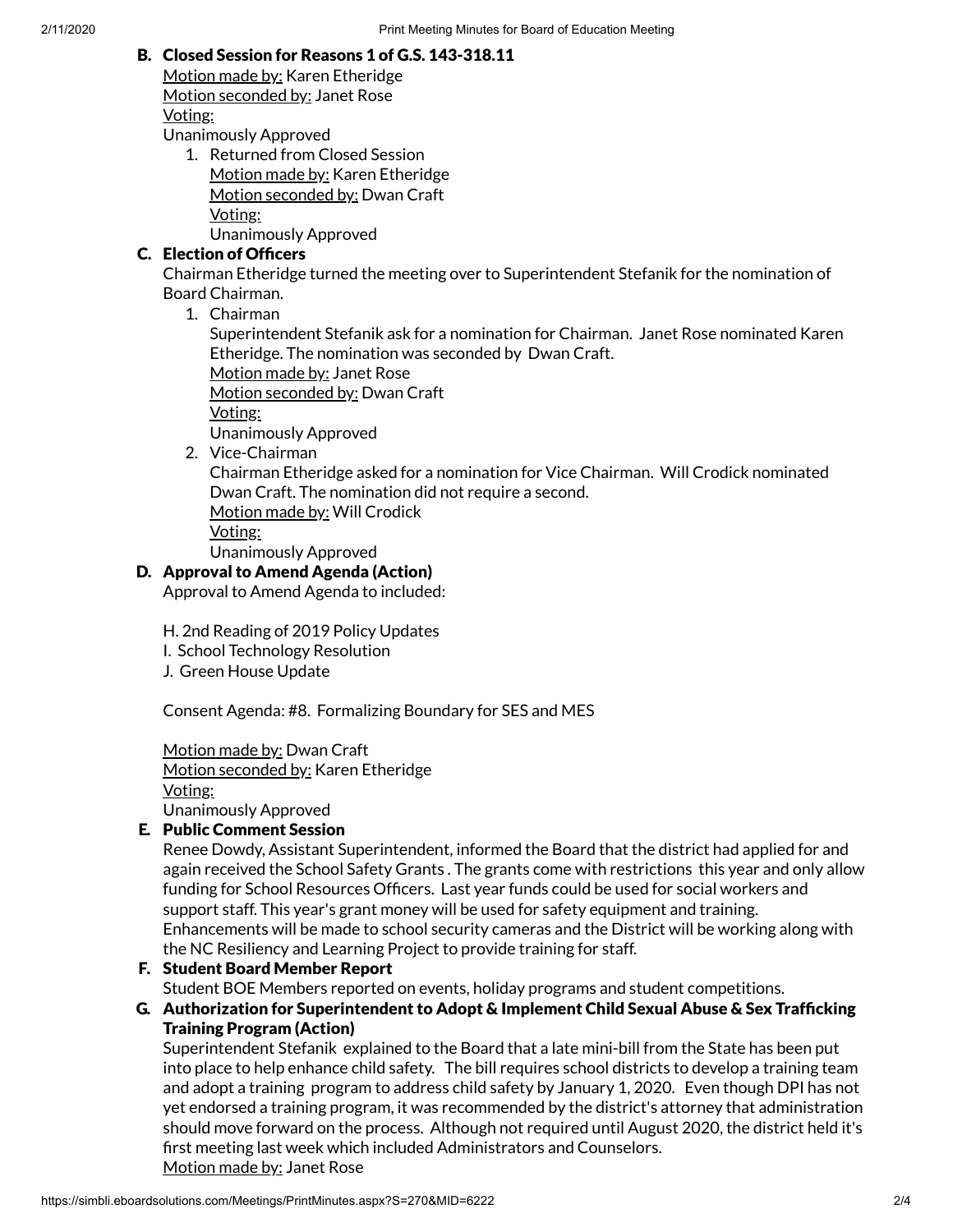Motion seconded by: Dwan Craft Voting: Unanimously Approved

### H. 2nd Reading & Adoption Reading of NCSBA Fall Policy Updates (Action)

Superintendent Stefaink included the latest revision to Policy 7241 which includes a deadline of January 6, 2020 - requiring all employees carrying a CDL to be listed on a clearing house. The clearing house will monitor their driving records while employed with the school district. Voting:

Unanimously Approved

1. Policy 7241 Drug & Alcohol Testing of Commercial Motor Vehicle Operators (Action) This policy had a revision that was not included in the original 2019 Fall Policy Updates provided by NCSBA.

Voting:

Unanimously Approved

## I. School Technology Resolution (Action)

Superintendent Stefanik explained that the state did not release \$700 million in fines and forfitures to the school districts as originally agreed upon. Approximately only \$18 million has been released. Following a law suit the state will release the funds; however, the funds cannot be released all at once due to the burden on the state. The attached resolution is a request to the General Assembly to create a plan to release funds over the next several years designated to school technology, including implementation and/or upgrades.

Voting:

Unanimously Approved

### J. CCHS Greenhouse Update

Matt Mullins, Director of Buildings & Grounds, informed the Board that plans were approved. He also explained that the greenhouse contractor was not licensed to work in North Carolina. The company normally works under a general contractor on projects in NC. Fortunately the concrete contractor has agreed to act as the general contractor. This will allow the greenhouse construction to move forward.

This also means that payment will move through the general contractor. Mr. Mullins said the cost of using a general contractor will be less than 10% of the project's cost. It is anticipated the greenhouse will be ready for the 2020-2021 this school year.

### K. Consent Agenda (Action)

Motion made by: Will Crodick Motion seconded by: Dwan Craft Voting:

Unanimously Approved

- 1. Audit Report Anderson Smith & Wike PLLC
- 2. Personnel Report Dated December 19, 2019
	- a. Leave Report Confidential
- 3. Sale of Vehicles:
	- a. 8169- 1999Crown Victoria( 21 years old in Jan.)186,631 miles
	- b. 8170- 2000 Crown Victoria( 20 years old in Jan.) 213,750 miles
- 4. Board Meeting Minutes for November 7, 2019
- 5. Banking Reconciliation
- 6. Revised 2019-2020 K-8 School Calendar
- 7. Budget Amendments Dated 12 19 19
- 8. SES/MES School Boundary (Action)
- 9. Approval of Superintendent's Goal Bonus/Stipend

### L. Information Items

1. Work Session - January 17, 2020- Knapp Professional Learning Center, 10:00 a.m.

2. Work Session - February 10, 2020- Knapp Professional Learning Center, 4:00 p.m.